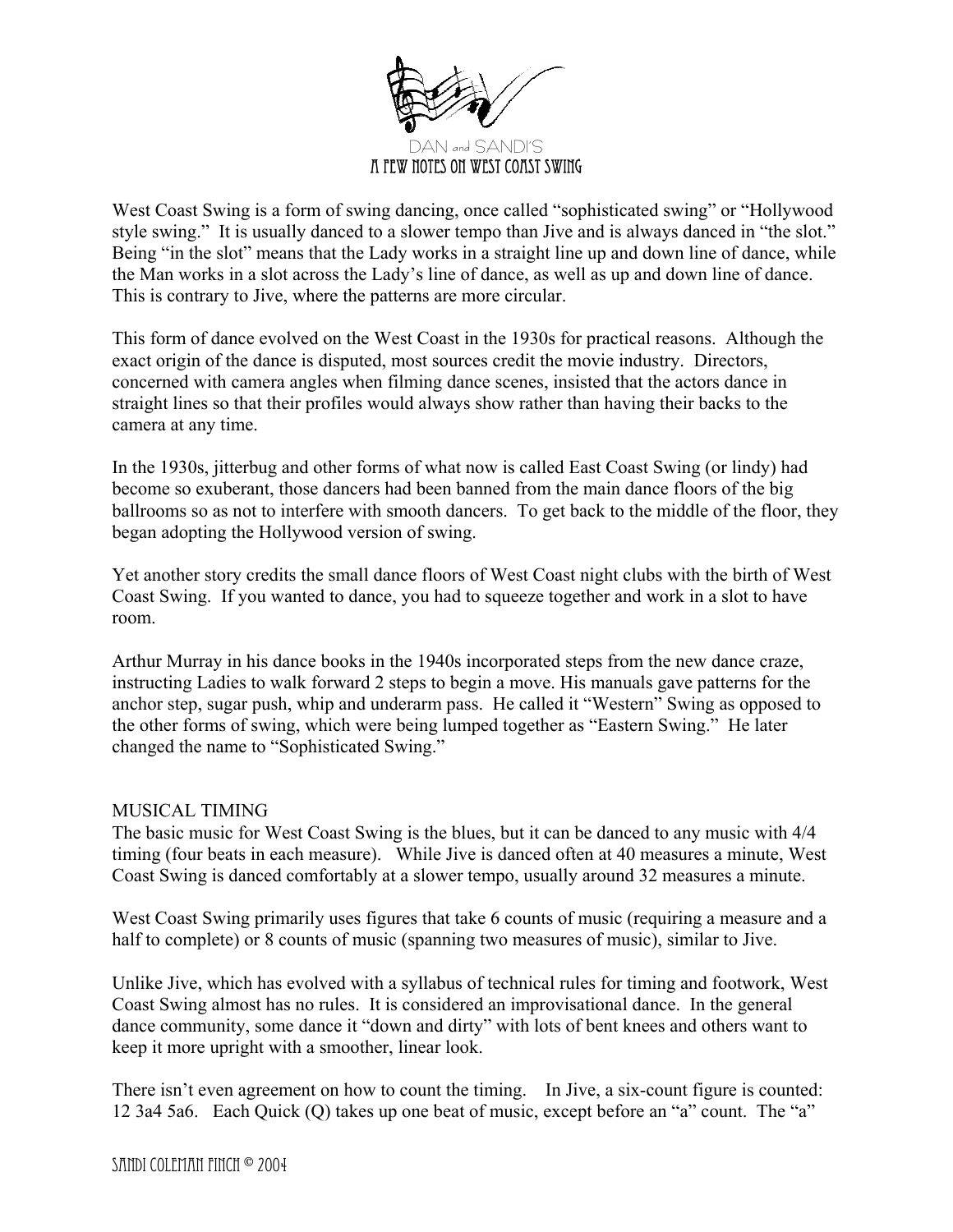steals some time from the "Q" before it, so the timing of that "Q" has to change, thus you have this timing pattern in Jive:

Timing: Q Q Q a Q Q a Q Beat value:  $1 \t 1 \t 3/4 \t 1/4 \t 1 \t 3/4 \t 1/4 \t 1$ 

The quickness of the "a" count contributes to the bouncy action in Jive.

A six-count figure in West Coast Swing may be counted in Jive timing as above or as 123&4 5&6. Using 123&4 5&6 as the timing, the "&" count and the "Q" before it are danced in one beat of music with each step getting equal timing, thus:

|                           |  | $\bigcirc$ |  |               |  |
|---------------------------|--|------------|--|---------------|--|
| Beat value: $1 \t 1 \t 1$ |  |            |  | $\frac{1}{2}$ |  |

This results in a smoother type of action, less bouncy than Jive and more like walking.

In round dancing, you will encounter both timings. For example, the Roundalab manual uses 123a4 5a6 for West Coast Swing timing, and URDC in its technical manual uses 123&4 5&6.

## DANCE POSITION

Like other dances in the Latin syllabus, partners are most often in open position, and occasionally in loose closed position. Open position requires a connection between the partners through the arms. Partners rely on a slight pressure through each other's hand for the lead. The pressure sometimes feels like a "pull" away from each other to create a resistance.

Your dancing "slot" will fit in a rectangular box on the floor approximately 6 feet by 3 feet. Figures begin usually with Man facing line of dance (or reverse line), and he initiates movement with a step back. If he is doing a whip figure, he will then step to the side into his cross slot to get out of the way, so that his partner can dance past him on her slot. She continues moving until resistance through the Man's arm causes her to stop or turn. If he intends to do a sugar type figure, he will stay in his slot and take two steps back then stop, which blocks her forward motion. Lady's job is to get from one end of the slot to another (stylishly), or when the Man blocks her, to turn and go back to the end she came from.

# FOOTWORK

Figures begin with a Man's step back (and Lady's step forward). Forget the "rock recover" you learned in Jive (except for modifications or intros).

Ladies always dance in the slot. While some figures (like the Whip) appear to go "around" the man, think straight-line movement, with the Man stepping into his cross-slot to get out of the Lady's way. The underarm turn of Jive is elongated in West Coast Swing to become a passing run in the slot.